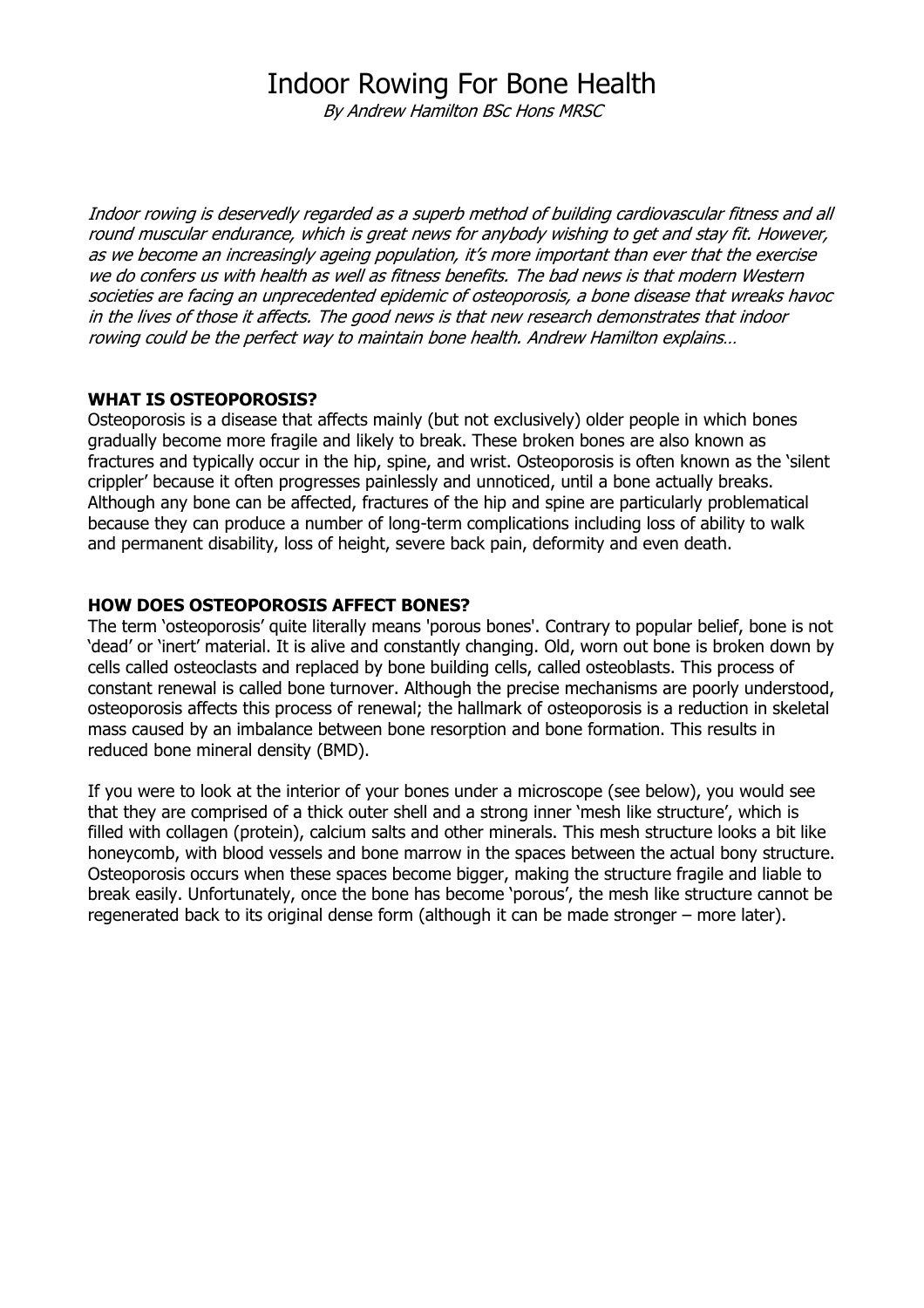

Image courtesy of International Osteoporosis Foundation (www.osteofound.org)

# OSTEOPOROSIS FACT AND FIGURES

Despite a relative low profile in the media, the facts and figures on osteoporosis are quite shocking:

- An estimated 3 million people in the UK suffer from osteoporosis:
- One in two women and one in five men will suffer a fracture after the age of  $50^1$ ;
- The lifetime risk of fracture in women at age 50 years is greater than the risk of breast cancer or cardiovascular disease<sup>2</sup>;
- On the basis of current trends, hip fracture rates in the UK will increase from approximately 46,000 per year in 1985 to 117,000 per year in 2016<sup>3</sup>;
- Hip fractures cause more than 1150 premature deaths each month<sup>4</sup>;
- A woman who sustains one or more vertebral fractures will have a 4.4 fold higher mortality rate than a woman who has no vertebral fractures $^5\!$  ;

Moreover, the consequences of osteoporosis place a huge financial burden on the healthcare system. For example, the combined cost of hospital and social care for hip fracture patients alone amounts to more than £1.73 billion per year in the UK<sup>6</sup>, similar to the £1.75 billion that coronary heart disease costs the NHS each year. The rising incidence of osteoporosis means that the cost of treating osteoporotic fractures in post-menopausal women is now predicted to increase to more than £2.1 billion by 2020<sup>7</sup>, while the total cost of all fractures each year in the UK is currently the same as the predicted cost of London's 2012 Olympics!

The costs of osteoporosis are not just financial however. A hip or spine fracture often leads to extended or even permanent pain, immobility and/or disability, requiring continuing medical treatment. The impact on lifestyle can be devastating; during the first 12 months after a hip fracture more than half of people who could walk unaided prior to the fracture will subsequently be unable to walk independently, while 55% of patients will require assistance at home and a third will experience difficulty sleeping due to pain ${}^{8}$ . Indeed, research has shown that 80% of older women would rather die than experience the reduced quality of life that inevitably follows a serious hip fracture and subsequent admission to a nursing home<sup>9</sup>.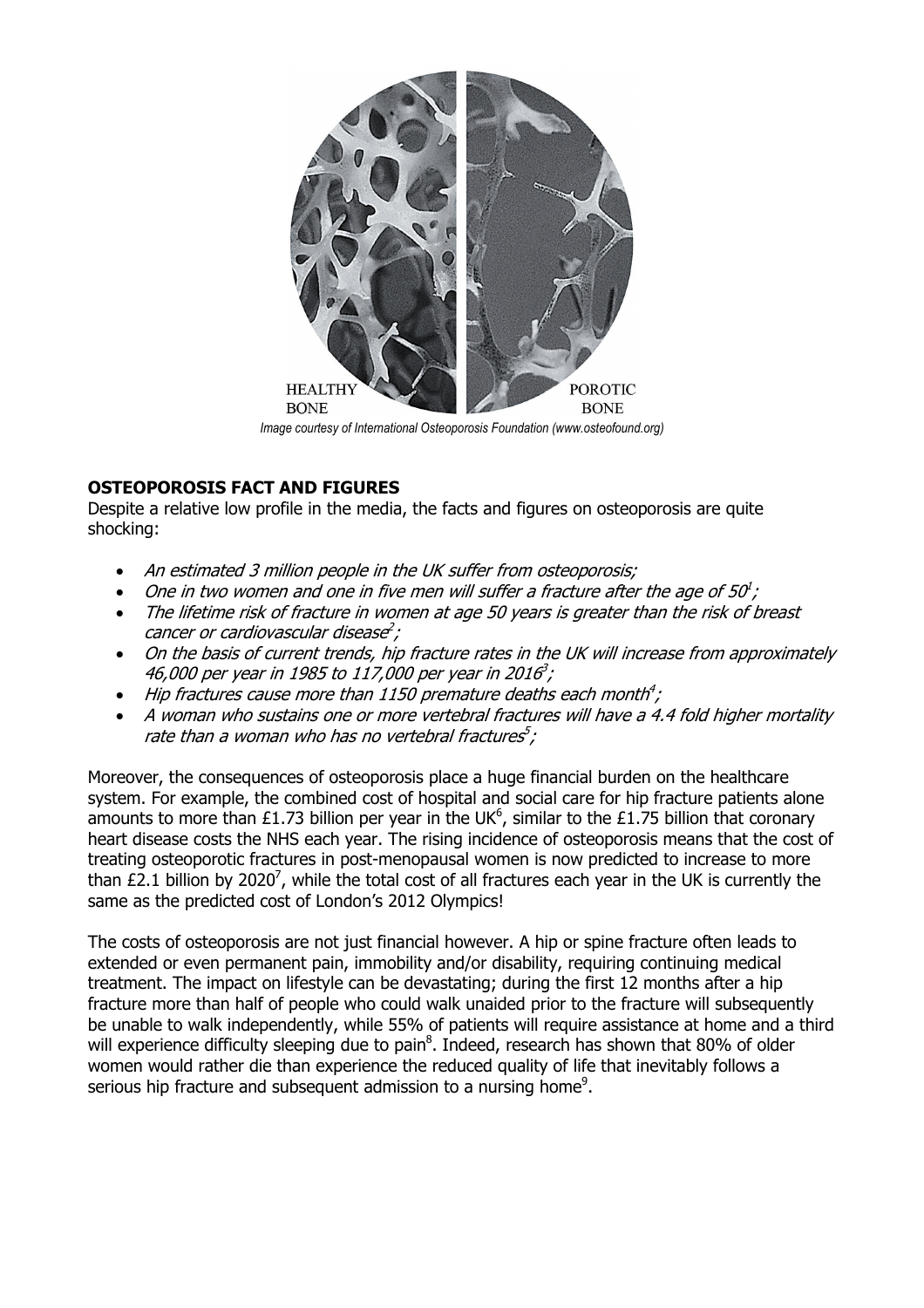Figure 1 – Typical changes in bone mineral density with age



Graphic courtesy of National Osteoporosis Society (www.nos.org.uk)

## WHAT CAUSES OSTEOPOROSIS?

Although we don't yet fully understand the disease process, there are a number of factors that are known to increase the risk of developing osteoporosis. These include:

- Genetic makeup Twin and family studies suggest that osteoporosis has a large genetic component $10,11$ ;
- **Poor nutrition** there is a wealth of evidence to suggest that diets low in calcium (the main bone mineral) and vitamin D (which stimulates calcium uptake into body tissues) are associated with an increased risk of developing osteoporosis in later life;
- Lack of exercise  $-$  being physically inactive is a major risk factor for developing osteoporosis. This is because vigorous physical activity is very effective at stimulating the uptake of calcium into bones, thereby helping to build bone mass in earlier years, and reducing the loss of bone mass in later years $^{12}$ ;
- Alcohol and smoking An alcohol intake of more than 2 units per day increases the risk of an osteoporotic fracture<sup>13</sup>, while smokers also have a significantly increased risk of having a fracture  $^{14}$ :
- Menopausal changes in women During the menopause the ovaries produce lower levels of the female hormone estrogen, which is essential for bone health. After the menopause the rate of bone loss accelerates, increasing the risk of osteoporosis $^{15}$ .

The good news is that while you can't change your genetic makeup or age, you *can* considerably reduce your risk of developing osteoporosis by improving your lifestyle. If you are not already, one of the most powerful ways to do this is to become much more physically active.

#### ROLE OF EXERCISE IN OSTEOPOROSIS PREVENTION

When you're physically activity, mechanical loads are transmitted to the bones in two ways; through *gravitational forces (ie* the weight-bearing loading transmitted through bones) and through *muscular pull* (the forces transmitted by muscles to bones they're attached to when you contract those muscles). These effects however are localised; if you want to build bone strength in your femur (main thigh bone), you need to exercise in way that either stresses the femur with gravitational or muscular contraction forces, or even better, both! This explains why for example, in 'one-handed' sports such as tennis, the bone mineral density (BMD) in the dominant arm is much higher than in the other arm.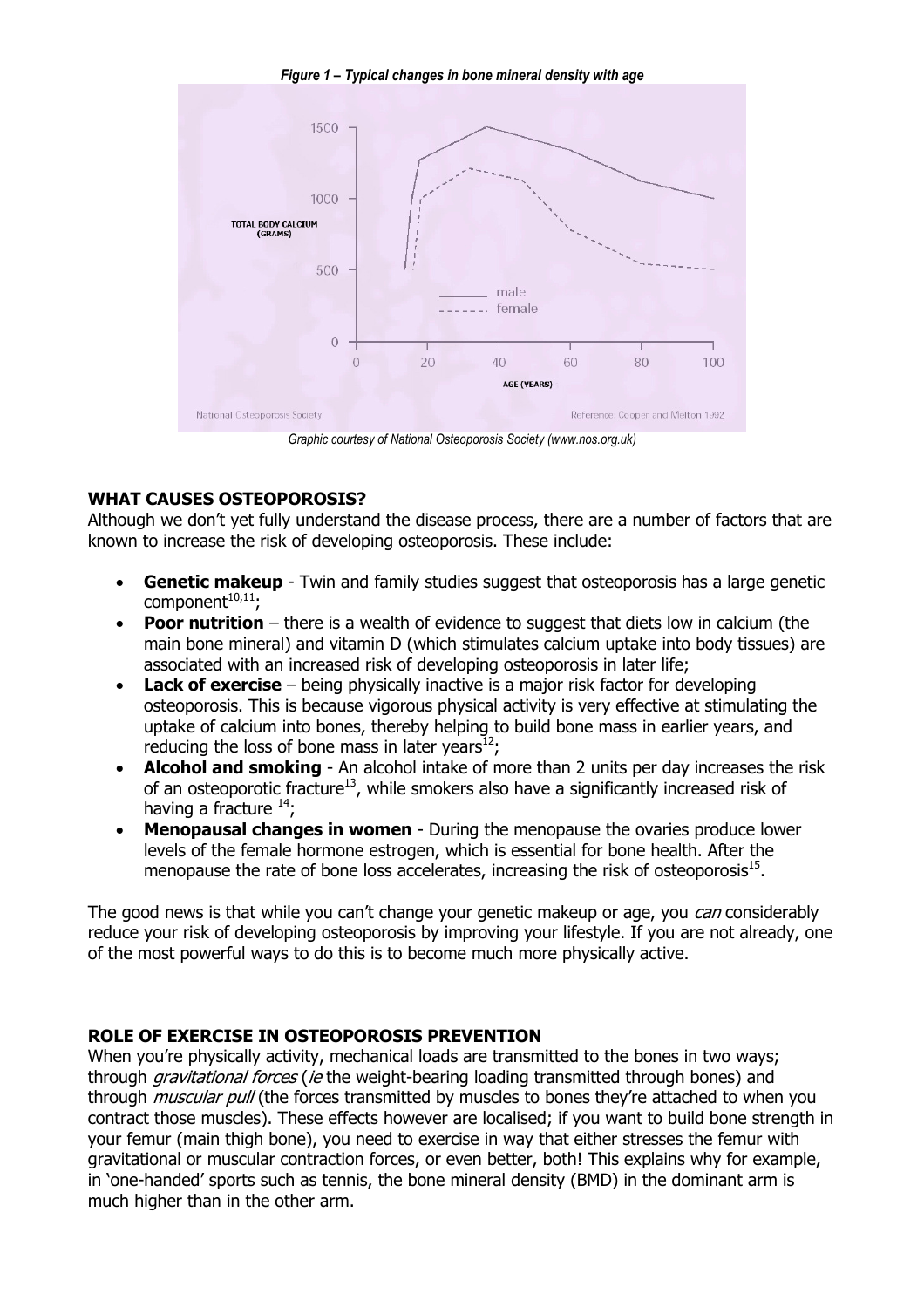Research has shown that the higher the muscular and impact load (gravitational) forces, the higher the BMD produced; so for example, gymnasts whose sport requires high loadings and impacts tend to have higher BMDs than endurance runners<sup>16</sup>. By contrast, research suggests that those who participate in sports with plenty of muscular motion, but without substantial loading ( $eg$ swimming) do not achieve the high BMDs of sports with higher loading<sup>17</sup>. There's also evidence that activities that develop strength (such as weight training) are particularly effective at producing high BMDs in the hip and spine $^{18,19}$ .

Muscle strength and muscle mass also appear to be an important determinant of BMD. Studies have shown that the strength of hip abductor muscles is a strong predictor of hip BMD in both pre and post-menopausal women (more strength = higher BMD)<sup>20</sup>. There are two likely reasons why this is so; larger, stronger muscles are able to exert more loading forces on the bones they attach to; secondly, larger muscle masses are associated with higher body weight, which thus increases the gravitational loading on bones.

# GROUND REACTION FORCE IN EXERCISE

To stimulate bone strengthening, any exercise must load the bones significantly more than the normal activities of daily living. In particular, the concept of a 'Ground Reaction Force' (GRF) has become a popular way to assess the potential benefit of a particular mode of exercise. The term GRF commonly describes the forces that are produced in the bones when we decelerate a limb, for example footstrike during running or walking, or landing after a gymnastics jump.

These deceleration forces can temporarily far exceed the normal forces experienced by our bones when we're motionless. For example, GRFs at the lumbar spine during weight training can exceed 5-6 times body weight $^{21}$ , while GRFs of 10-12 times body weight have been observed in gymnasts<sup>22</sup>. Although there are a number of ways of producing sufficient force within bones to stimulate strengthening, the notion of working against gravity and using decelerative forces created by impact (eg by walking or jogging) as the most efficient way to strengthen bones has rapidly gained currency among health professionals. However, the reality is not quite so straightforward as we shall see; walking alone has *not* been shown to be an effective way of arresting BMD loss in post-menopausal women $^{23}$ .

## INDOOR ROWING AND BONE HEALTH

Before we discuss the role of indoor rowing in helping to prevent osteoporosis, let's just recap on what we've already learnt:

- The higher the loading on the bones during exercise, the greater the potential for bone strengthening;
- Loading can arise from both muscular pull and gravitational forces;
- The more muscles involved in loading the better, because more bones will be affected (remember the loading effect via muscles is localised to the bones to which they're attached);
- High loadings can arise from strong muscular pull, from large deceleration forces during impact, or a combination of the two;
- Higher muscle mass favourably affects BMD (through increased ability to generate muscular pull and higher body weight, which increases GRFs during impact activities).

The generally accepted consensus among many health professionals is that high-impact weightbearing exercise (which produces high GRFs via deceleration) is the best exercise for bones, while low impact exercise such as rowing, cycling, swimming etc. is not nearly as effective. However,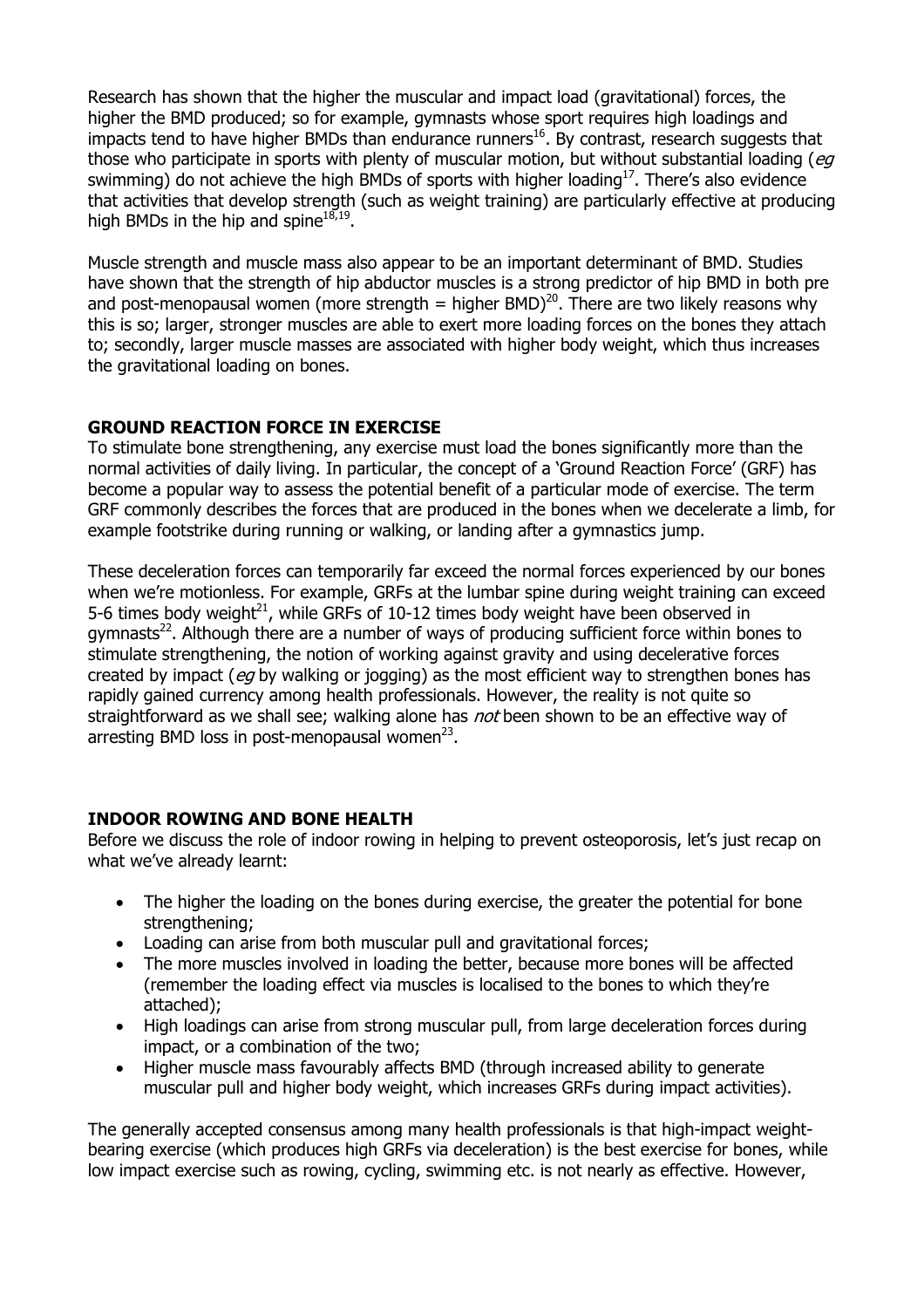while a number of studies have indicated that swimming is less effective than weight-bearing exercise for increasing/maintaining BMD, this is a gross over-simplification.

If you consider the checklist above, it's clear that the physiological demands of indoor rowing are very much in line with those required to build bone density:

- Rowing requires muscular strength and power in addition to endurance; this means that large amounts of muscular loading via muscular pull are generated during rowing;
- Rowing works a large number of muscles, which means that many bones are loaded;
- Rowing develops lean muscle mass, which is positively correlated to BMD;
- Rowing generates large forces in the spine excellent for building BMD in the vertebrae (more later).

Yes, it lacks the impact-generating forces associated with running, but that isn't necessarily a disadvantage.

## WHAT DOES THE RESEARCH SAY?

To properly assess the efficacy of rowing for bone health, we need to consult the scientific literature, and the good news for would-be indoor rowers is that rowing appears to offer very substantial benefits. Some of the research studies carried out in the last 15 years, which provide positive evidence for the bone health benefits of rowing include:

- A study carried out on male rowers, triathletes and sedentary subjects (controls), which found that rowers had significantly higher BMD in the spine and total BMD than the triathletes (whose sport includes high-impact generating running) and of course the sedentary controls<sup>24</sup>. The researchers concluded that this was most likely due the increased lean muscle mass and strength induced by the rowing training;
- A study on the effects of an 18-month rowing program on 14 adolescent female rowers and 10 matched controls, which found that the accretion of BMD in the lumbar spine area was significantly greater (over 6% higher) in the rowers compared to the controls<sup>25</sup>.
- A study on 14 female rowers and matched controls, which found that not only did the rowers have higher BMD in the lumbar spine, but also that during a 6-minute race on the Concept 2 Indoor Rower, the muscular pull forces generated in the region of L4-L5 were equivalent to 4.6 times body weight<sup>26</sup>. Interestingly, these forces compare favourably with those during weight training, which is widely considered as one of the very best bone building exercises;
- An 11-month study on thirty-nine women aged 60-74 years, which compared the effects of joint-reaction forces (JRF - muscular pull generated through weight training and rowing) on BMD with those of ground reaction forces (GRF - impact activities; walking, jogging and stair climbing) and with sedentary controls $27$ . The BMD of the whole body, lumbar spine, proximal femur, and distal forearm was assessed five times at approximately 3-month intervals. The results showed that compared to the controls, the GRF and JRF exercise programs resulted in significant and similar increases in BMD of the whole body, lumbar spine, and Ward's triangle region of the proximal femur. The researchers also found that the JRF exercise program (but not the GRF) produced increases in lean body mass and strength. This is interesting because research has also shown that higher levels of muscular strength are associated with a reduced risk of falls (and therefore fracture) in the elderly<sup>28</sup>.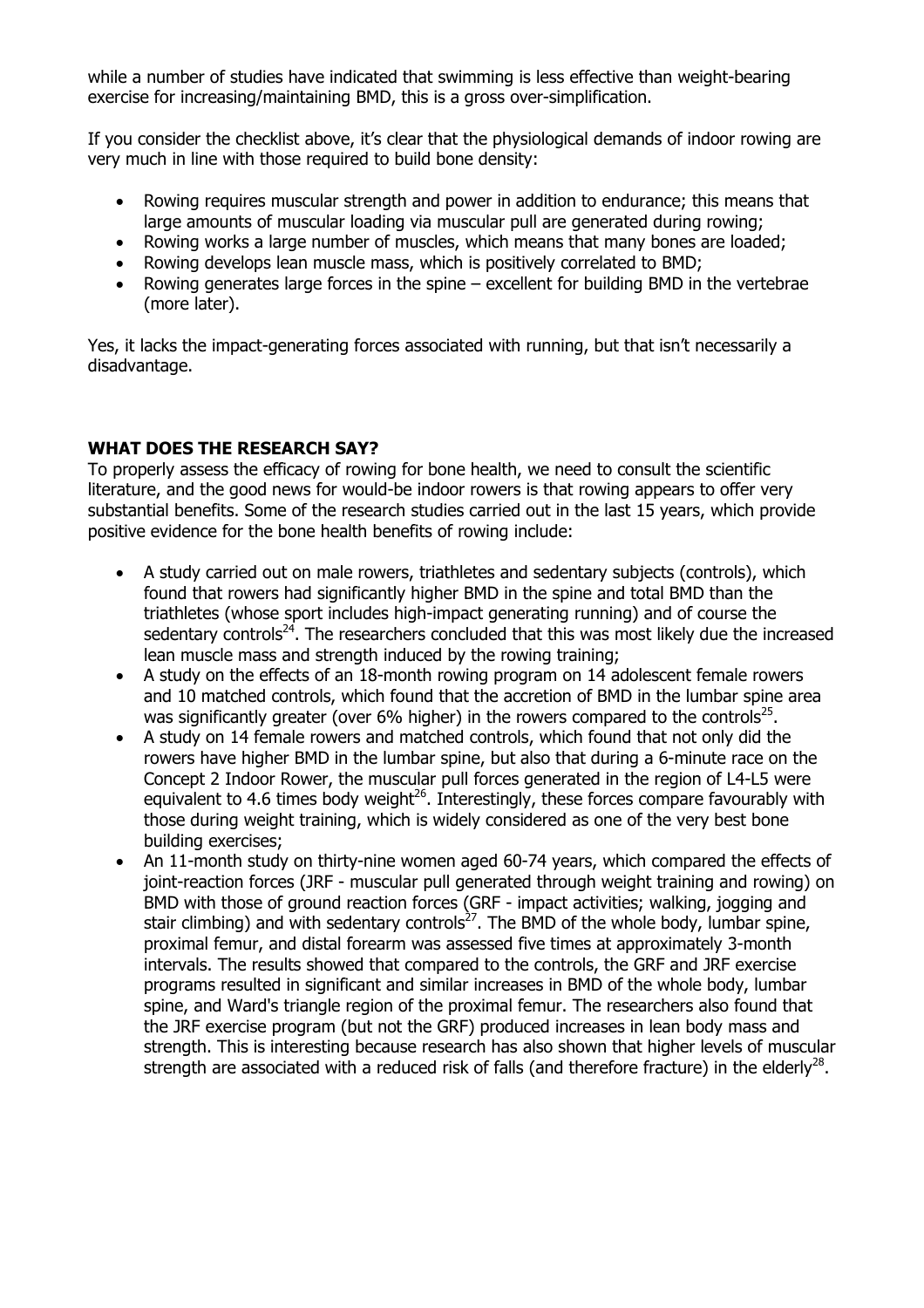## THE IMPACT OF IMPACT EXERCISE

As we've seen, you don't necessarily need impact-generated forces to help increase bone density. Because of its strength demands, a properly constructed rowing program is more than capable of producing the beneficial bone health effects described above. And that's good news because the kind of exercise that generates impact forces ( $eg$  jogging, running, skipping etc.) has a major drawback; that impact is also transmitted through the joints, which places additional stresses and strains on the joints, especially the joint cartilage.

While this is not a problem for the average 25-year old with healthy joints, it could be a very great problem for an older person whose joints may be already affected by arthritis or other degenerative conditions. Indeed, given that maintaining BMD becomes ever more important with increasing age, the very people who stand to gain from impact exercise are the same group who are potentially most adversely affected by it.

Moreover, because bone building requires regular exercise over a period of months and years to produce a really significant effect, the cumulative effects of high-impact exercise over such an extended period could be quite severe.

But there's good news here too as new research on 60 rowers, cross-country runners, swimmers and sedentary controls has indicated that indoor rowing can offer the best of both worlds to the older person; large bone building benefits with low stresses on the joints<sup>29</sup>.

In the study, the researchers looked at urinary levels of two compounds following exercise. NTx is a bone reabsorption marker; higher levels mean the body is actively taking up the nutrients required to build bone. CTx-II on the other hand is cartilage stress marker; higher levels indicate more that the cartilage in joints has been subjected to more stress.

The study compared the post-exercise levels of NT-x and CTx-II in the rowers, cross-country runners and swimmers, and also compared these levels with those from a control group who were inactive. The results were as follows:

- The bone building marker NTx was highest of all in the rowers, and higher in rowers and runners than in the swimmers or controls;
- The cartilage degradation marker CTx-II was significantly higher in runners than in rowers, swimmers or the controls;

The researchers concluded that although running (traditionally regarded as one of the best bone building exercises) produced more bone growth stimulus than swimming, it did so at the cost of the high levels of cartilage stress. Rowing on the other hand seemed to offer the best compromise of the all – the highest amount of bone growth stimulation without the degree of cartilage stress produced by running!

#### **CONCLUSION**

Osteoporosis is a serious and growing health problem, which will affect many people as they enter the later years of their life. A healthy lifestyle can play a major role in reducing the risk of osteoporosis and one of the most powerful ways to achieve this is by ongoing, regular physical exercise sustained throughout mid and later life. There's a common misconception that only weight bearing and impact type exercise can effectively build bone, but this is not true. Any exercise that loads the bones sufficiently can increase bone mass.

Numerous scientific studies have confirmed that rowing fulfills this criterion and is an effective means of building BMD. Moreover, it offers other benefits; it's especially effective at building spinal BMD, it helps increase lean body mass, which is also associated with increased BMD and also